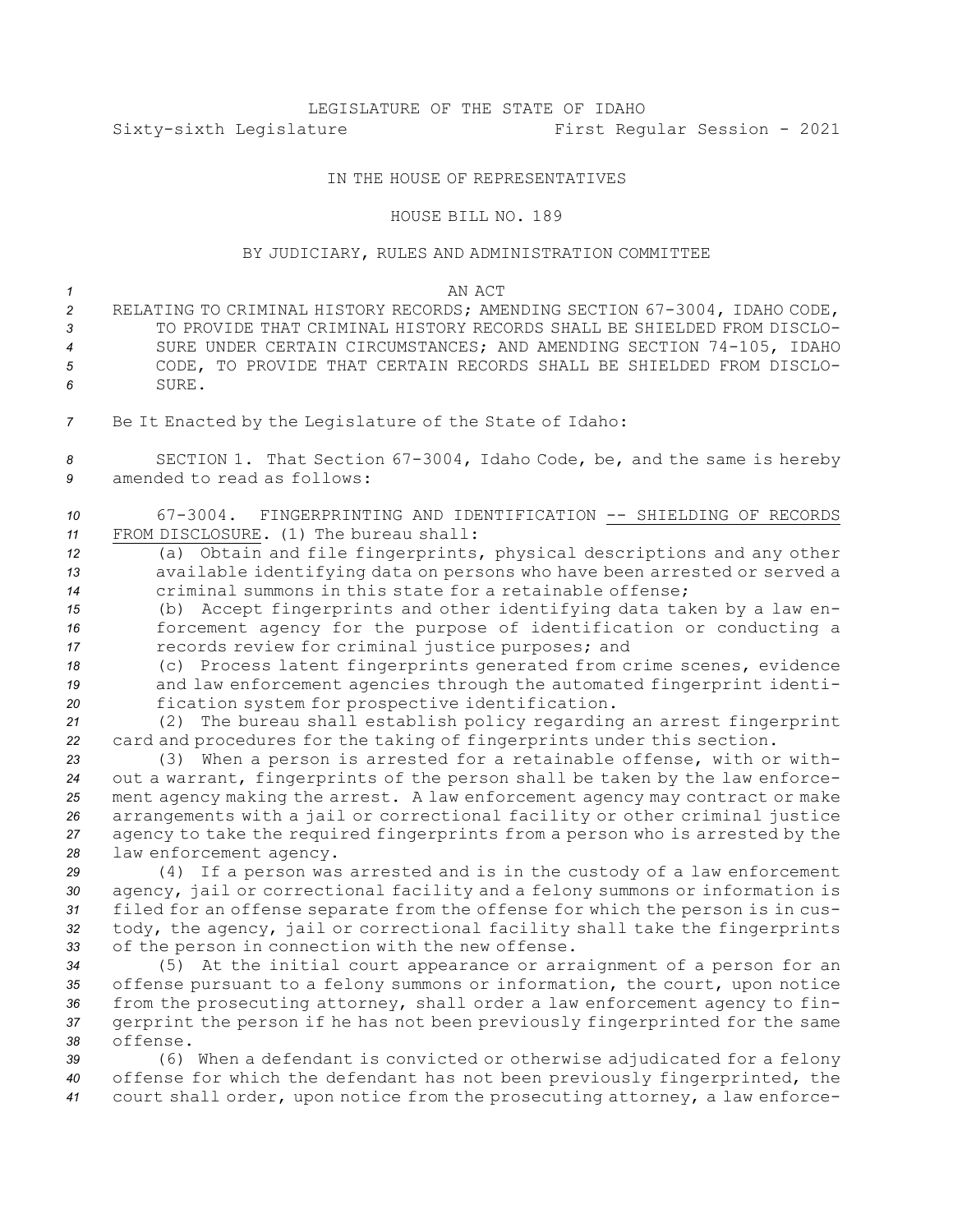*<sup>1</sup>* ment agency to fingerprint the defendant as <sup>a</sup> condition of sentence, proba-*2* tion or release.

*<sup>3</sup>* (7) When <sup>a</sup> person is received by <sup>a</sup> state correctional facility, the de-*<sup>4</sup>* partment of correction shall ensure that legible fingerprints of the person *5* are taken and submitted to the bureau.

 (8) When the bureau receives fingerprints of <sup>a</sup> person in connection with an arrest or incarceration, the bureau shall make <sup>a</sup> reasonable ef- fort to confirm within five (5) working days the identity of the person fingerprinted. In an emergency situation when an immediate positive identi- fication is needed, <sup>a</sup> criminal justice agency may request the department to provide immediate identification service.

 (9) If the arresting officer, the law enforcement agency that employs the officer, or the jail or correctional facility where fingerprints were taken is notified by the bureau that fingerprints taken under this section are not legible, the officer, agency or facility shall make <sup>a</sup> reasonable ef- fort to obtain <sup>a</sup> legible set of fingerprints. If legible fingerprints can- not be obtained within <sup>a</sup> reasonable period of time, and if illegible finger- prints were taken under <sup>a</sup> court order, the officer or agency shall inform the court, which shall order the defendant to submit to fingerprinting again.

 (10) Any person who was arrested or served <sup>a</sup> criminal summons and who subsequently was not charged by indictment or information within one (1) year of the arrest or summons and any person who was acquitted of all of- fenses arising from an arrest or criminal summons, or who has had all charges dismissed, may have the fingerprint and criminal history record taken in connection with the incident expunged pursuant to the person's written re- quest directed to the department and may have the official court file thereof sealed. This provision shall not apply to any dismissal granted pursuant to section 19-2604(1), Idaho Code.

| 29 | $(11)$ (a) In addition to the remedies set forth in subsection (10) of    |
|----|---------------------------------------------------------------------------|
| 30 | this section, any person arrested for, prosecuted for, or convicted       |
| 31 | of a nonassaultive or nonviolent misdemeanor or felony possession of      |
| 32 | a controlled substance under section $37-2732(a)$ , (c), and (e), Idaho   |
| 33 | Code, in this state may petition the court to have the person's record be |
| 34 | shielded from disclosure in accordance with rules adopted by the Idaho    |
| 35 | supreme court and within the capabilities of its record-keeping system.   |
| 36 | Upon the filing of the petition, the court shall set a date for a hearing |
| 37 | and shall notify the prosecuting attorney of the date of the hearing.     |
| 38 | Upon receipt of such notification from the court, the prosecuting at-     |
| 39 | torney shall provide to any readily identifiable crime victim whatever    |
| 40 | notifications are required under section 22, article I, of the consti-    |
| 41 | tution of the state of Idaho. The court, in its discretion, may hear      |
| 42 | testimony at the hearing from any person who has relevant information     |
| 43 | about the petitioner.                                                     |
| 44 | (b) Assaultive or violent misdemeanors shall include:                     |
| 45 | Assault (18-901, Idaho Code);<br>(i)                                      |
| 46 | $(i)$ Battery (18-903, Idaho Code);                                       |
| 47 | (iii) Domestic battery (18-918, Idaho Code);                              |
|    |                                                                           |

- *<sup>48</sup>* (iv) Stalking in the second degree (18-7906, Idaho Code);
- *<sup>49</sup>* (v) Violation of <sup>a</sup> protection order or no contact order (18-7907 *<sup>50</sup>* or 18-920, Idaho Code);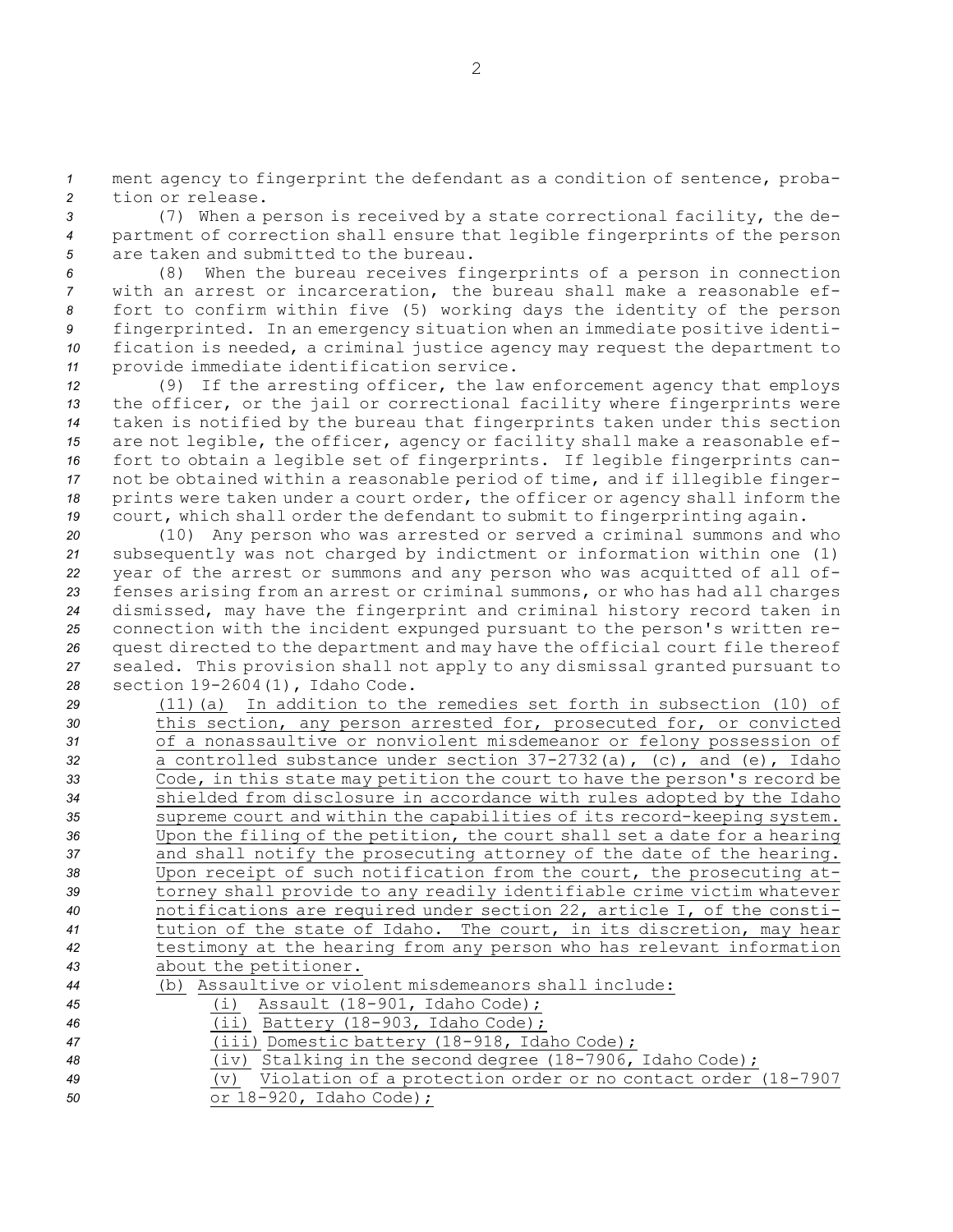| $\boldsymbol{\mathcal{1}}$ | (vi) Telephone harassment (18-6710, Idaho Code);                          |
|----------------------------|---------------------------------------------------------------------------|
| $\overline{c}$             | (vii) Vehicular manslaughter $(18-4006(3)(c)$ , Idaho Code); and          |
| 3                          | (viii) Excessive driving under the influence (18-8004C, Idaho             |
| 4                          | $Code$ ).                                                                 |
| 5                          | (c) To be eligible to have records shielded from disclosure under this    |
| 6                          | section, a petitioner must file a petition to shield records of the       |
| 7                          | conviction no earlier than five (5) years after completing the peti-      |
| 8                          | tioner's sentence, including all ordered probation, parole, fines, and    |
| 9                          | restitution; provided that during such five (5) year period and until     |
| 10                         | the time of a hearing on the petition, the petitioner has not had any     |
| 11                         | subsequent felony or misdemeanor convictions and is not on probation or   |
| 12                         | parole for a subsequent conviction, has no misdemeanor or felony cases    |
| 13                         | pending against him, and has no restraining orders against him in effect  |
| 14                         | at the time of filing the petition to shield the records.                 |
| 15                         | If the court finds, after a hearing, that the petitioner is el-<br>(d)    |
| 16                         | igible to have his records shielded from disclosure pursuant to this      |
| 17                         | subsection and further finds to its satisfaction that the petitioner      |
| 18                         | has been held accountable and that shielding the petitioner's record      |
| 19                         | from disclosure would not compromise public safety or the safety of       |
| 20                         | any victims, the court shall order all records in the petitioner's        |
| 21                         | case in the custody of the court to be shielded from disclosure and un-   |
| 22                         | available for public viewing. Upon such a shielding from disclosure of    |
| 23                         | the petitioner's records, the court shall notify the Idaho state po-      |
| 24                         | lice of the shielding and, upon receipt of the notification, the Idaho    |
| 25                         | state police shall make any law enforcement investigatory reports and     |
| 26                         | fingerprint records unavailable for public viewing. The court shall       |
| 27                         | further order all references to the arrest, prosecution, or convic-       |
| 28                         | tion to be removed from all indexes maintained by government entities     |
| 29                         | and all other records maintained by government entities available to      |
| 30                         | the public. However, a special index of the shielding proceedings and     |
| 31                         | records shall be kept by the court ordering the shielding of records,     |
| 32                         | which shall not be available to the public unless otherwise ordered by    |
| 33                         | a court of competent jurisdiction. Copies of the order shielding the      |
| 34                         | records from disclosure shall be sent by the court clerk to each agency   |
| 35                         | or official named in the order. Except as provided in paragraphs (i)      |
| 36                         | and (j) of this subsection and other than in a judicial proceeding or as  |
| 37                         | part of the licensing process for peace officers, upon the entry of the   |
| 38                         | order, the proceedings in the petitioner's case shall be deemed never to  |
| 39                         | have occurred, and the petitioner may lawfully reply accordingly to any   |
| 40                         | inquiry in the matter.                                                    |
| 41                         | (e) A proceeding to shield records from disclosure under the provisions   |
| 42                         | of this subsection shall be a civil matter. A petitioner may be repre-    |
| 43                         | sented by an attorney but shall not be provided an attorney at public ex- |
| 44                         | pense.                                                                    |
| 45                         | (f) A court ordering records to be shielded from disclosure pursuant to   |
| 46                         | this subsection shall notify the supreme court of the shielding, and the  |
| 47                         | supreme court shall, within the capabilities of its record-keeping sys-   |
| 48                         | tem, maintain a record of all records shielded, searchable by the name    |
| 49                         | of the person whose records are shielded. To the extent not prohibited    |
| 50                         | by federal law, it shall be the policy of the state of Idaho that the     |
|                            |                                                                           |

3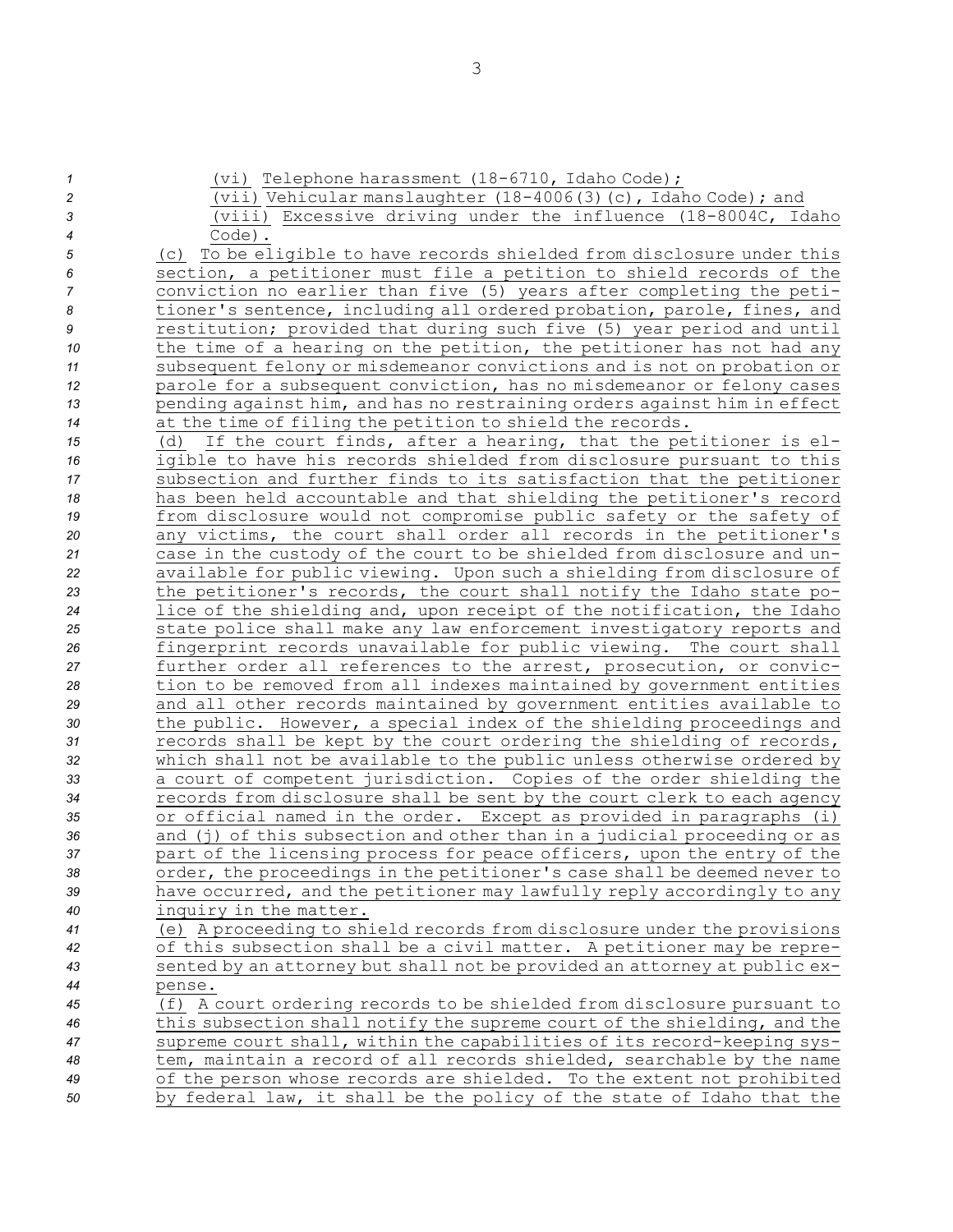records shielded from disclosure shall not be available to the public but may be accessed at any time by the subject of the petition, by law en- forcement personnel, and by court officers. The record shall otherwise remain shielded from disclosure to the public. Nothing in this para- graph shall be construed to limit <sup>a</sup> law enforcement agency or court of- ficer from accessing any records or databases created or maintained by law enforcement or prosecutors. (g) <sup>A</sup> person whose records are shielded from disclosure pursuant to this subsection: (i) Shall, upon <sup>a</sup> subsequent felony conviction and upon request by **11** the prosecutor, have such shielding from disclosure revoked; and (ii) May, upon <sup>a</sup> subsequent misdemeanor conviction and upon re- quest by the prosecutor, have such shielding revoked by the court as part of his sentencing. (h) <sup>A</sup> law enforcement agency or prosecuting attorney shall not incur any civil or criminal liability for the unintentional or negligent re- lease, or the release by <sup>a</sup> third party, of <sup>a</sup> record shielded from disclo- sure pursuant to this subsection. (i) The shielding from disclosure of records under this subsection shall have no effect on the operation of sections 18-310 and 18-3316, Idaho Code. (j) <sup>A</sup> POST-certified peace officer or prosecuting attorney shall have complete access to and use of all records shielded from disclosure pur- suant to this subsection for purposes including but not be limited to communicating with crime victims, all in-court purposes and hearings, investigations, and enhancements. (k) <sup>A</sup> person may have only one (1) petition granted during such person's lifetime to have one (1) of the crimes eligible under this subsection, or more than one (1) eligible crime under this subsection if committed in <sup>a</sup> single incident or transaction, shielded from disclosure pursuant to this subsection. SECTION 2. That Section 74-105, Idaho Code, be, and the same is hereby

*33* amended to read as follows:

*<sup>34</sup>* 74-105. RECORDS EXEMPT FROM DISCLOSURE -- LAW ENFORCEMENT RECORDS, *35* INVESTIGATORY RECORDS OF AGENCIES, EVACUATION AND EMERGENCY RESPONSE PLANS, *<sup>36</sup>* WORKER'S COMPENSATION. The following records are exempt from disclosure:

*<sup>37</sup>* (1) Investigatory records of <sup>a</sup> law enforcement agency, as defined in *<sup>38</sup>* section 74-101(7), Idaho Code, under the conditions set forth in section *<sup>39</sup>* 74-124, Idaho Code.

 (2) Juvenile records of <sup>a</sup> person maintained pursuant to chapter 5, title 20, Idaho Code, except that facts contained in such records shall be furnished upon request in <sup>a</sup> manner determined by the court to persons and governmental and private agencies and institutions conducting pertinent research studies or having <sup>a</sup> legitimate interest in the protection, welfare and treatment of the juvenile who is thirteen (13) years of age or younger. If the juvenile is petitioned or charged with an offense which would be <sup>a</sup> criminal offense if committed by an adult, the name, offense of which the juvenile was petitioned or charged and disposition of the court shall be sub-ject to disclosure as provided in section 20-525, Idaho Code. Additionally,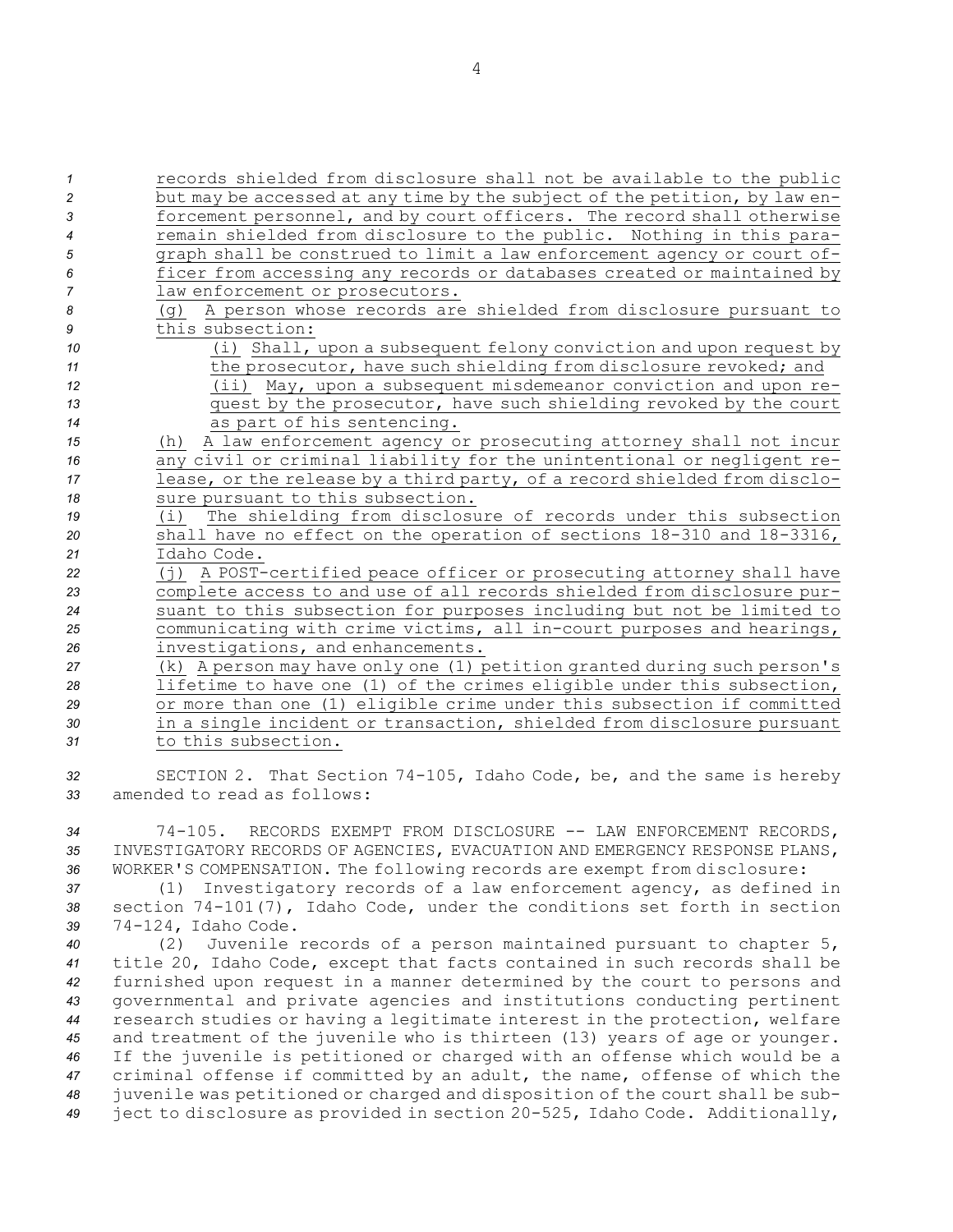*<sup>1</sup>* facts contained in any records of <sup>a</sup> juvenile maintained under chapter 5, *<sup>2</sup>* title 20, Idaho Code, shall be furnished upon request to any school district *<sup>3</sup>* where the juvenile is enrolled or is seeking enrollment.

 (3) Records of the custody review board of the Idaho department of ju- venile corrections, including records containing the names, addresses and written statements of victims and family members of juveniles, shall be ex-empt from public disclosure pursuant to section 20-533A, Idaho Code.

*<sup>8</sup>* (4) (a) The following records of the department of correction:

- *<sup>9</sup>* (i) Records of which the public interest in confidentiality, pub-*<sup>10</sup>* lic safety, security and habilitation clearly outweighs the pub-*<sup>11</sup>* lic interest in disclosure as identified pursuant to the authority 12 of the Idaho board of correction under section 20-212, Idaho Code; *<sup>13</sup>* (ii) Records that contain any identifying information, or any in-
- *<sup>14</sup>* formation that would lead to the identification of any victims or *15* witnesses;
- *<sup>16</sup>* (iii) Records that reflect future transportation or movement of <sup>a</sup> *<sup>17</sup>* prisoner;
- *<sup>18</sup>* (iv) Records gathered during the course of the presentence inves-*<sup>19</sup>* tigation;
- 

*<sup>20</sup>* (v) Records of <sup>a</sup> prisoner, as defined in section 74-101(10), *<sup>21</sup>* Idaho Code, or probationer shall not be disclosed to any other *<sup>22</sup>* prisoner or probationer.

- *<sup>23</sup>* (b) Records, other than public expenditure records, related to pro-*<sup>24</sup>* posed or existing critical infrastructure held by or in the custody *<sup>25</sup>* of any public agency only when the disclosure of such information is *<sup>26</sup>* reasonably likely to jeopardize the safety of persons, property or the *<sup>27</sup>* public safety. Such records may include emergency evacuation, escape *<sup>28</sup>* or other emergency response plans, vulnerability assessments, oper-*<sup>29</sup>* ation and security manuals, plans, blueprints or security codes. For *<sup>30</sup>* purposes of this paragraph, "system" includes electrical, computer *<sup>31</sup>* and telecommunication systems, electric power (including production, *<sup>32</sup>* generating, transportation, transmission and distribution), heating, *<sup>33</sup>* ventilation, and air conditioning. For purposes of this subsection, *<sup>34</sup>* "critical infrastructure" means any system or asset, whether physical *<sup>35</sup>* or virtual, so vital to the state of Idaho, including its political sub-*<sup>36</sup>* divisions, that the incapacity or destruction of such system or asset *<sup>37</sup>* would have <sup>a</sup> debilitating impact on state or national economic secu-*<sup>38</sup>* rity, state or national public health or safety or any combination of *39* those matters.
- *<sup>40</sup>* (c) Records of the commission of pardons and parole shall be exempt from *<sup>41</sup>* public disclosure pursuant to section 20-213A, Idaho Code, and section *<sup>42</sup>* 20-223, Idaho Code. Records exempt from disclosure shall also include *<sup>43</sup>* those containing the names, addresses and written statements of vic-*44* tims.

 (5) Voting records of the sexual offender management board. The writ- ten record of the vote to classify an offender as <sup>a</sup> violent sexual predator by each board member in each case reviewed by that board member shall be exempt from disclosure to the public and shall be made available upon request only to the governor, the chairman of the senate judiciary and rules committee,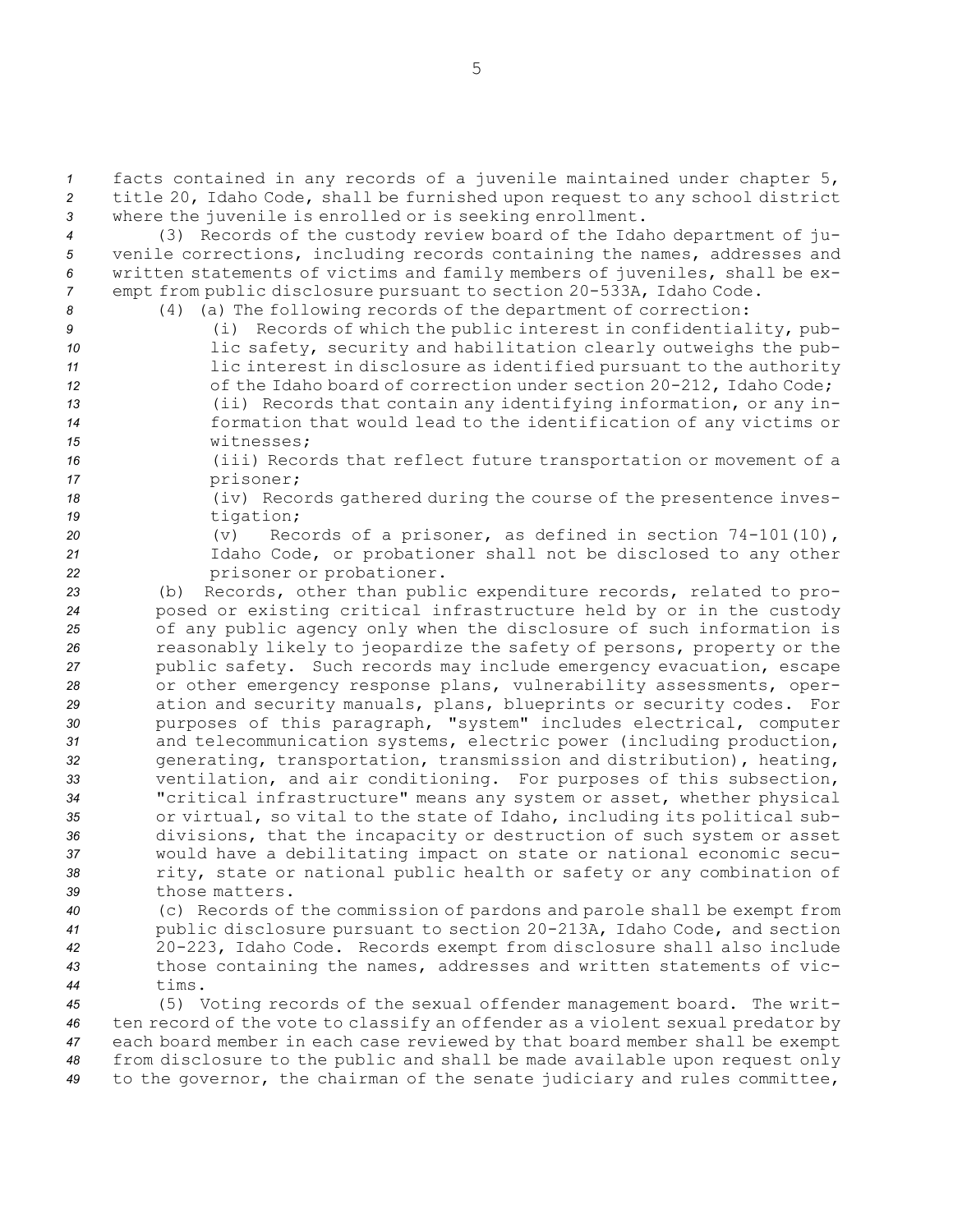*<sup>1</sup>* and the chairman of the house of representatives judiciary, rules and admin-*<sup>2</sup>* istration committee, for all lawful purposes.

 (6) Records of the sheriff or Idaho state police received or maintained pursuant to sections 18-3302, 18-3302H and 18-3302K, Idaho Code, relating to an applicant or licensee except that any law enforcement officer and law enforcement agency, whether inside or outside the state of Idaho, may access information maintained in the license record system as set forth in section 18-3302K(16), Idaho Code.

 (7) Records of investigations prepared by the department of health and welfare pursuant to its statutory responsibilities dealing with the protec- tion of children, the rehabilitation of youth, adoptions and the commitment of mentally ill persons. For reasons of health and safety, best interests of the child or public interest, the department of health and welfare may pro- vide for the disclosure of records of investigations associated with actions pursuant to the provisions of chapter 16, title 16, Idaho Code, prepared by the department of health and welfare pursuant to its statutory responsibili- ties dealing with the protection of children except any such records regard-ing adoptions shall remain exempt from disclosure.

 (8) Records including, but not limited to, investigative reports, resulting from investigations conducted into complaints of discrimination made to the Idaho human rights commission unless the public interest in allowing inspection and copying of such records outweighs the legitimate public or private interest in maintaining confidentiality of such records. <sup>A</sup> person may inspect and copy documents from an investigative file to which he or she is <sup>a</sup> named party if such documents are not otherwise prohibited from disclosure by federal law or regulation or state law. The confidentiality of this subsection will no longer apply to any record used in any judicial pro- ceeding brought by <sup>a</sup> named party to the complaint or investigation, or by the Idaho human rights commission, relating to the complaint of discrimination.

 (9) Records containing information obtained by the manager of the Idaho state insurance fund pursuant to chapter 9, title 72, Idaho Code, from or on behalf of employers or employees contained in underwriting and claims for benefits files.

*<sup>34</sup>* (10) The worker's compensation records of the Idaho industrial commis-*<sup>35</sup>* sion provided that the industrial commission shall make such records avail-*36* able:

*<sup>37</sup>* (a) To the parties in any worker's compensation claim and to the indus-*<sup>38</sup>* trial special indemnity fund of the state of Idaho; or

 (b) To employers and prospective employers subject to the provisions of the Americans with disabilities act, 42 U.S.C. 12112, or other statu- tory limitations, who certify that the information is being requested with respect to <sup>a</sup> worker to whom the employer has extended an offer of employment and will be used in accordance with the provisions of the Americans with disabilities act, 42 U.S.C. 12112, or other statutory limitations; or

 (c) To employers and prospective employers not subject to the provi- sions of the Americans with disabilities act, 42 U.S.C. 12112, or other statutory limitations, provided the employer presents <sup>a</sup> written autho-rization from the person to whom the records pertain; or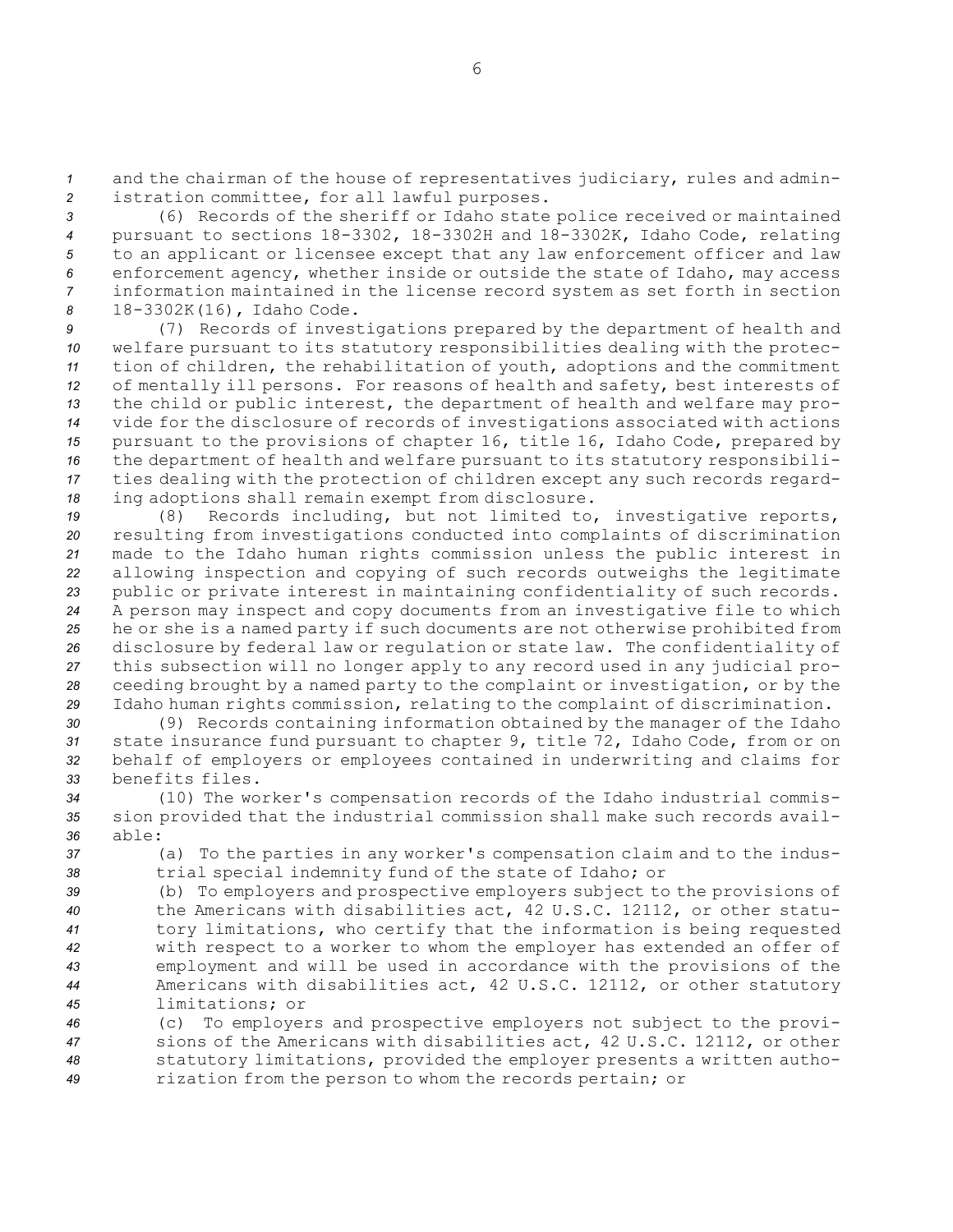(d) To others who demonstrate that the public interest in allowing in- spection and copying of such records outweighs the public or private in- terest in maintaining the confidentiality of such records, as deter-mined by <sup>a</sup> civil court of competent jurisdiction; or

 (e) Although <sup>a</sup> claimant's records maintained by the industrial commis- sion, including medical and rehabilitation records, are otherwise ex- empt from public disclosure, the quoting or discussing of medical or re- habilitation records contained in the industrial commission's records during <sup>a</sup> hearing for compensation or in <sup>a</sup> written decision issued by the industrial commission shall be permitted; provided further, the true identification of the parties shall not be exempt from public disclo- sure in any written decision issued and released to the public by the in-dustrial commission.

*<sup>14</sup>* (11) Records of investigations compiled by the commission on aging in-*<sup>15</sup>* volving vulnerable adults, as defined in section 18-1505, Idaho Code, al-*<sup>16</sup>* leged to be abused, neglected or exploited.

*<sup>17</sup>* (12) Criminal history records and fingerprints, as defined in section *<sup>18</sup>* 67-3001, Idaho Code, and compiled by the Idaho state police. Such records *<sup>19</sup>* shall be released only in accordance with chapter 30, title 67, Idaho Code.

*<sup>20</sup>* (13) Records furnished or obtained pursuant to section 41-1019, Idaho *<sup>21</sup>* Code, regarding termination of an appointment, employment, contract or *<sup>22</sup>* other insurance business relationship between an insurer and <sup>a</sup> producer.

*<sup>23</sup>* (14) Records of <sup>a</sup> prisoner or former prisoner in the custody of any state *<sup>24</sup>* or local correctional facility, when the request is made by another prisoner *<sup>25</sup>* in the custody of any state or local correctional facility.

*<sup>26</sup>* (15) Except as provided in section 72-1007, Idaho Code, records of the *<sup>27</sup>* Idaho industrial commission relating to compensation for crime victims un-*<sup>28</sup>* der chapter 10, title 72, Idaho Code.

 (16) Records or information identifying <sup>a</sup> complainant maintained by the department of health and welfare pursuant to section 39-3556, Idaho Code, relating to certified family homes, unless the complainant consents in writ- ing to the disclosure or the disclosure of the complainant's identity is re-quired in any administrative or judicial proceeding.

*<sup>34</sup>* (17) Records of any certification or notification required by federal *<sup>35</sup>* law to be made in connection with the acquisition or transfer of <sup>a</sup> firearm, *<sup>36</sup>* including <sup>a</sup> firearm as defined in 26 U.S.C. 5845(a).

*<sup>37</sup>* (18) The following records of the state public defense commission:

 (a) Records containing information protected or exempted from disclo- sure under the rules adopted by the Idaho supreme court, attorney work product, attorney-client privileged communication, records containing confidential information from an individual about his criminal case or performance of his attorney, or confidential information about an in-quiry into an attorney's fitness to represent indigent defendants.

 (b) Records related to the administration of the extraordinary litiga- tion fund by the state public defense commission, pursuant to section 19-850(2)(e), Idaho Code, to the extent that such records contain in- formation protected or exempted from disclosure under rules adopted by the Idaho supreme court, attorney work product or attorney-client privileged communication. This exemption does not include the amount awarded based upon an application for extraordinary litigation funds.